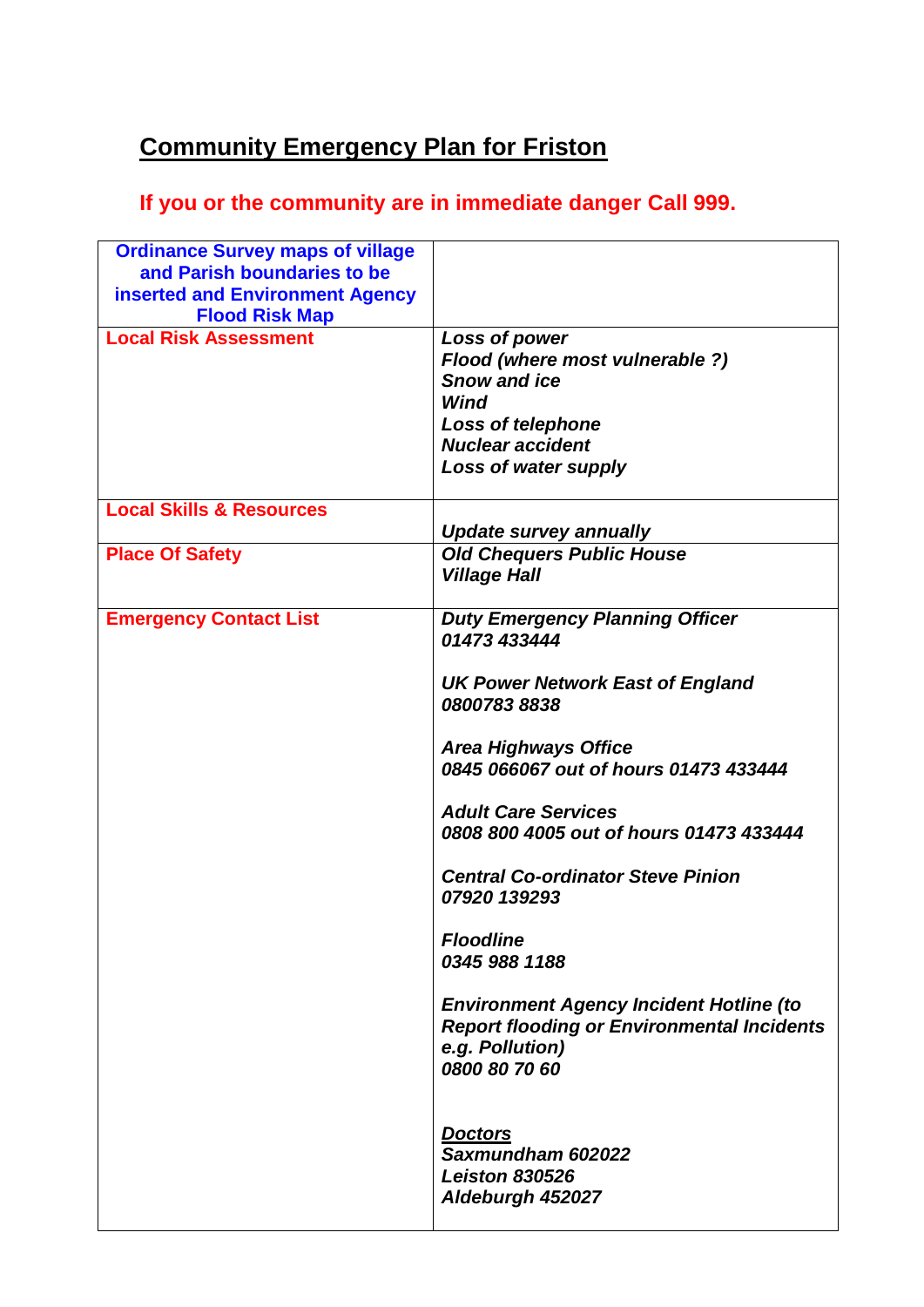|                                      | <b>Sandbags</b>                                |
|--------------------------------------|------------------------------------------------|
|                                      | Alan Gooderham 688147                          |
|                                      |                                                |
|                                      | Mike Lewis 688541                              |
|                                      | Don Biggs 687504                               |
|                                      |                                                |
|                                      | Designated appointments e.g. Community         |
|                                      | <b>Emergency Coordinator, address,</b>         |
|                                      |                                                |
|                                      | telephone number, e-mail address. (to be       |
|                                      | <i>inserted</i> )                              |
|                                      | <b>Telephone tree</b>                          |
|                                      | <b>Emergency committee-villagers and PC's</b>  |
|                                      | Social media-Facebook and Twitter              |
|                                      |                                                |
| <b>Local Community Organisations</b> | Social services SCDC see above                 |
|                                      | <b>Police Local groups</b>                     |
|                                      | <b>Leiston Police PCSO Thora Taylor</b>        |
|                                      | 01473 613500                                   |
|                                      | <b>Flooding from ditches SCDC</b>              |
|                                      | 01394 383789                                   |
|                                      |                                                |
|                                      | <b>Environment agency</b>                      |
|                                      | <b>Voluntary organisations</b>                 |
|                                      |                                                |
| <b>Activation Of The Plan</b>        | <b>Emergency Committee to activate it when</b> |
|                                      | asked to by District Emergency Planners.       |
|                                      |                                                |
|                                      | <b>Flood Warning</b>                           |
|                                      | Met Office severe weather warning.             |
|                                      | <b>Power cut longer than 4 hours</b>           |
|                                      |                                                |
|                                      |                                                |
| <b>First Steps In An Emergency</b>   | <b>Identify affected area</b>                  |
|                                      | vulnerable people and properties               |
|                                      |                                                |
|                                      | <b>Loss of Power</b>                           |
|                                      |                                                |
|                                      | What can be done to help affected and who      |
|                                      |                                                |
|                                      | can help.                                      |
|                                      | Hot drinks/meals etc                           |
|                                      | <b>Gas stoves</b>                              |
|                                      | <b>Gas rings</b>                               |
|                                      | Who most vulnerable and where are they.        |
|                                      | <b>High vis jackets and torches</b>            |
|                                      |                                                |
|                                      |                                                |
|                                      | <u>Flood</u>                                   |
|                                      |                                                |
|                                      | Identify who needs to be evacuated             |
|                                      | <b>Sandbags</b>                                |
|                                      | <b>Which Emergency Centre</b>                  |
|                                      | <b>Inform SCDC, Environment Agency, Police</b> |
|                                      |                                                |
|                                      | Help move furniture valuables upstairs or      |
|                                      | to safe storage.                               |
|                                      | Secure property.                               |
|                                      | Help with clear up when subsides.              |
|                                      |                                                |
|                                      |                                                |
|                                      | <b>Loss of telephone</b>                       |

 $\begin{array}{c} \rule{0pt}{2.5ex} \rule{0pt}{2.5ex} \rule{0pt}{2.5ex} \rule{0pt}{2.5ex} \rule{0pt}{2.5ex} \rule{0pt}{2.5ex} \rule{0pt}{2.5ex} \rule{0pt}{2.5ex} \rule{0pt}{2.5ex} \rule{0pt}{2.5ex} \rule{0pt}{2.5ex} \rule{0pt}{2.5ex} \rule{0pt}{2.5ex} \rule{0pt}{2.5ex} \rule{0pt}{2.5ex} \rule{0pt}{2.5ex} \rule{0pt}{2.5ex} \rule{0pt}{2.5ex} \rule{0pt}{2.5ex} \rule{0$